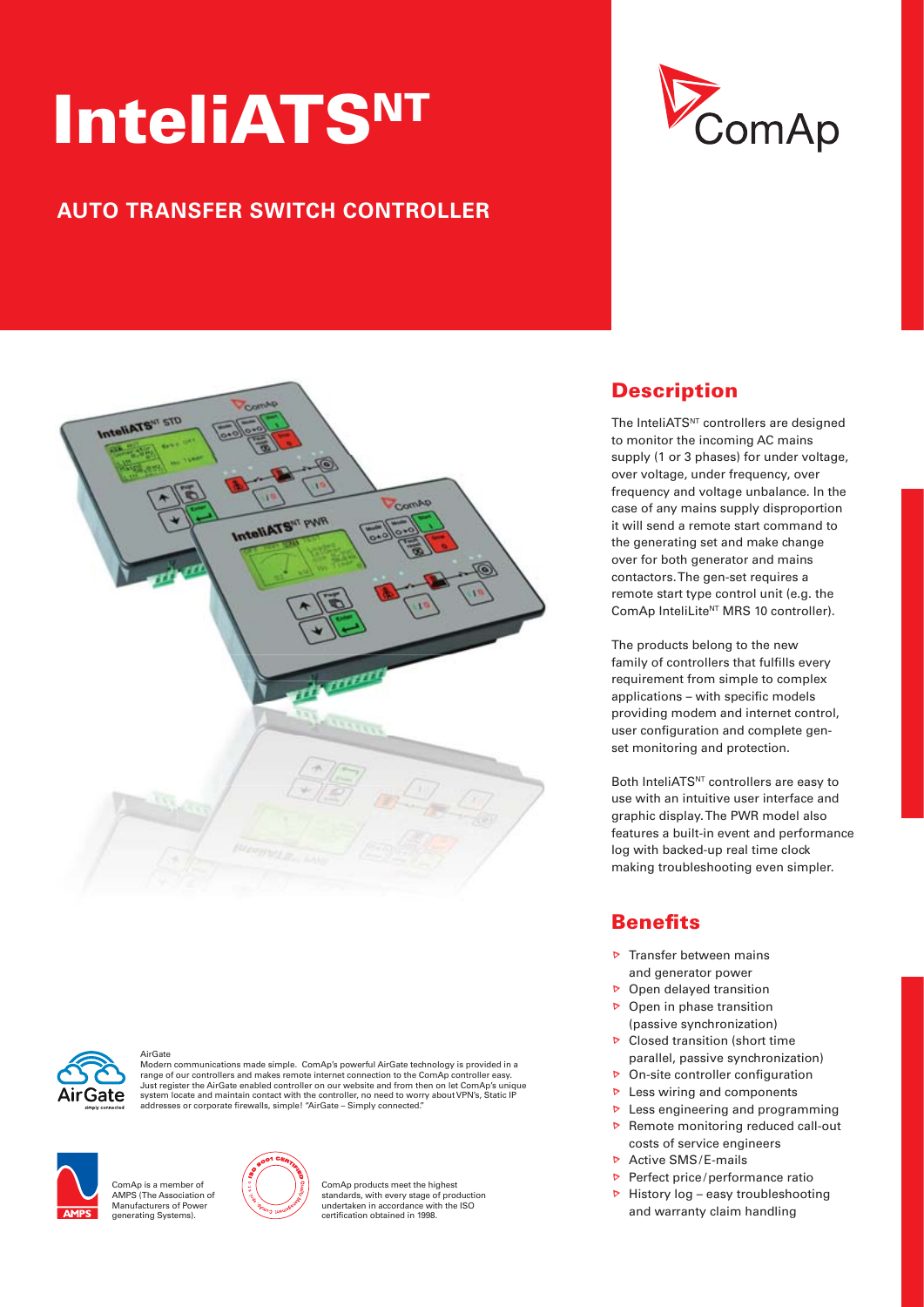#### **Features**

#### **3 phase ATS function**

- Over/Under frequency
- Over/Under voltage
- Voltage asymmetry

#### **3 phase generator protections**

- Over/Under frequency
- Over/Under voltage
- Current<sup>1)</sup>/Voltage asymmetry
- Overcurrent<sup>1)</sup>/Overload<sup>1)</sup>

#### **True RMS Voltage measurement**

- 3 phase generator and mains voltages
- Voltage range 277 V p-n, 480 V p-p
- Maximal measured voltage 300 V p-n
- PT ratio range 0.1-500

#### **True RMS current measurements** 1)

- 3 generator phase currents
- Current range 5 A
- Maximal measured current 10 A
- CT ratio range 1–5000
- CT location: generator, load

#### **Power measurements**<sup>1)</sup>

- Active / Reactive Power and Power Factor per phase
- Active and Reactive Energy counter
- Apparent power
- Active and Reactive Generator Energy counter<sup>2)</sup>
- Active and Reactive Mains Energy counter<sup>2)</sup>

#### **Key:**

- 1) Only for InteliATS<sup>NT</sup> PWR model
- 2) When CT location = load
- 3) Available from 2.3 or a more recent SW version

## **Available models**

**STD AUTOMATIC TRANSFER SWITCH CONTROLLER**

- $\triangleright$  4 binary inputs
- $\triangleright$  4 binary outputs
- **▶** Gen-set remote start
- ATS, MCB and GCB control
- $\triangleright$  High tariff avoidance
- $\triangleright$  Generator connection types





**Event and performance log + RTC<sup>1)</sup>** • Event based history (119 records) • Reason, Date and Time + all important values are stored • Battery backed-up RTC • Test Run scheduler

• Graphic  $128 \times 64$  pixels display • 2 languages, user changeable from PC.

Default English + Chinese. Setpoints adjustable via controller buttons or PC

• Buttons with mechanical feedback

Optional Internet/Ethernet via IB-Lite • On-line control and monitoring over web pages via IB-Lite (embedded Web server) • Optional GSM modem/wireless Internet via IL-NT GPRS<sup>3)</sup>

**User interface**

 **Inputs and outputs**  $\bullet$  4 or  $7<sup>1</sup>$  Binary inputs  $\bullet$  4 or 7<sup>1)</sup> Binary outputs

**Active SMS/E-mails**<sup>1)</sup> • 2 channels SMS or E-mails

 **Communication interfaces** • Optional RS232 (including Modem support), RS485 or USB plug-in interface Modbus RTU/TCP (requires RS485 interface / IB-Lite)



- 
- 
- 
- 
- 
- 



- Unit dimension 120 × 180 mm
- Sealed front face rated for IP65
- Hard plexiglass LCD cover • Operation temperature:
	- -20°C to +70°C
- Power supply voltage 8–36 V
- Voltage drops shorter than 50 ms do not affect operation

#### **Accessories**

#### **IL-NT RS232**

- RS232 Extension Board **IL-NT RS232-485**
- Dual Port Extension Board **IL-NT S-USB**
- Service USB Module
- **IB-Lite** Internet / Ethernet Module including Web Server
- **D** IL-NT GPRS<sup>3)</sup> GSM Modem/Wireless Internet Module
- **E** IL-NT BIO8 **Binary Input/Output Module**
- **IL-NT RD (SW)** Remote Display Software for the Master Controller

## **PC tools**

- **LiteEdit**
- PC Configuration and Monitoring Tool **WebSupervisor**
	- Web Based System for Monitoring and Controlling of ComAp Controllers
- **WinScope**
	- Special Graphical Controllers' Monitoring Software
- **InteliMonitor** PC Monitoring Tool

**WITH POWER MEASURING**

- $\triangleright$  7 binary inputs
- $\triangleright$  7 binary outputs
- **▶** Gen-set remote start
- **ATS, MCB and GCB control**
- $\triangleright$  Power measuring
- $\triangleright$  Event and performance log



- $\triangleright$  Passive synchronisation
- $\triangleright$  High tariff avoidance
- $\triangleright$  Generator connection types



#### **Order codes**

| <b>Controller</b>           | Order code |
|-----------------------------|------------|
| InteliATS <sup>NT</sup> STD | IA-NT STD  |

| Controller                  | ll Order code |
|-----------------------------|---------------|
| InteliATS <sup>NT</sup> PWR | IA-NT PWR     |



## **PWR**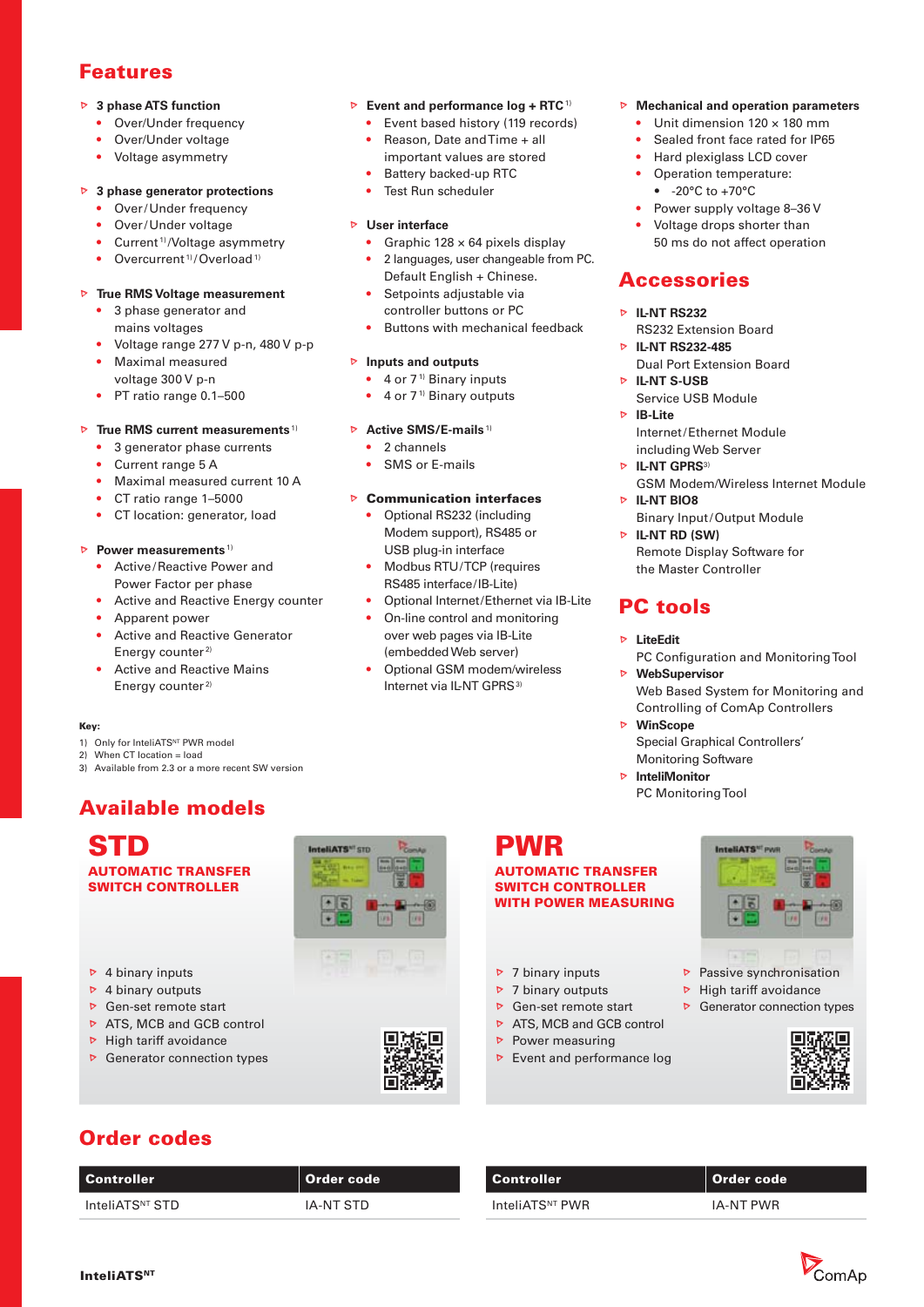

## **Typical application**

#### **OPEN / DELAYED TRANSITION AUTO/MANUAL TRANSFER**

- $\triangleright$  Stand-by gen-set. InteliATS<sup>NT</sup> continuously monitors mains supply for under voltage, over voltage, under frequency, over frequency and voltage unbalance. In the case of mains failure it sends a remote start command to the standby gen-set.
- **D** InteliATS<sup>NT</sup> waits for "Ready To Load" signal or standby gen-set voltage – configurable - and switches load to the standby generator.
- $\triangleright$  After the mains returns the InteliATS<sup>NT</sup> switches load back to mains and sends remote stop command to the standby gen-set.
- $\triangleright$  Different delay intervals can be set for individual changeover phases.
- $\triangleright$  The changeover can take place also on explicit demand, not only after mains failure.
- $\triangleright$  ATS function works with backup battery or in reduced mode without backup battery.